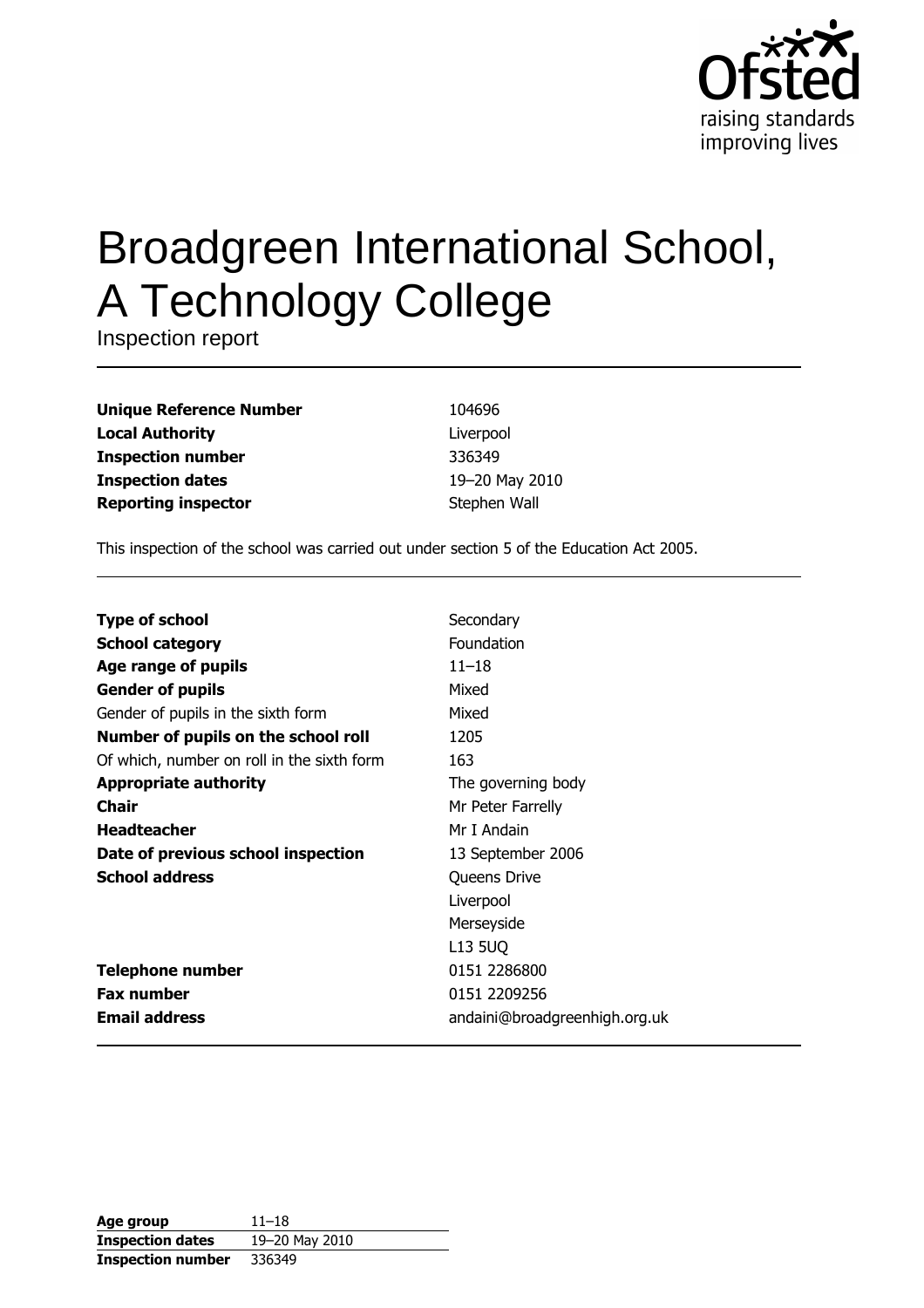The Office for Standards in Education, Children's Services and Skills (Ofsted) regulates and inspects to achieve excellence in the care of children and young people, and in education and skills for learners of all ages. It regulates and inspects childcare and children's social care, and inspects the Children and Family Court Advisory Support Service (Cafcass), schools, colleges, initial teacher training, work-based learning and skills training, adult and community learning, and education and training in prisons and other secure establishments. It rates council children's services, and inspects services for looked after children, safequarding and child protection.

Further copies of this report are obtainable from the school. Under the Education Act 2005, the school must provide a copy of this report free of charge to certain categories of people. A charge not exceeding the full cost of reproduction may be made for any other copies supplied.

If you would like a copy of this document in a different format, such as large print or Braille, please telephone 08456 404045, or email enquiries@ofsted.gov.uk.

You may copy all or parts of this document for non-commercial educational purposes, as long as you give details of the source and date of publication and do not alter the documentation in any way.

Royal Exchange Buildings St Ann's Square Manchester M2 7LA T: 08456 404045 Textphone: 0161 618 8524 E: enquiries@ofsted.gov.uk W: www.ofsted.gov.uk © Crown copyright 2010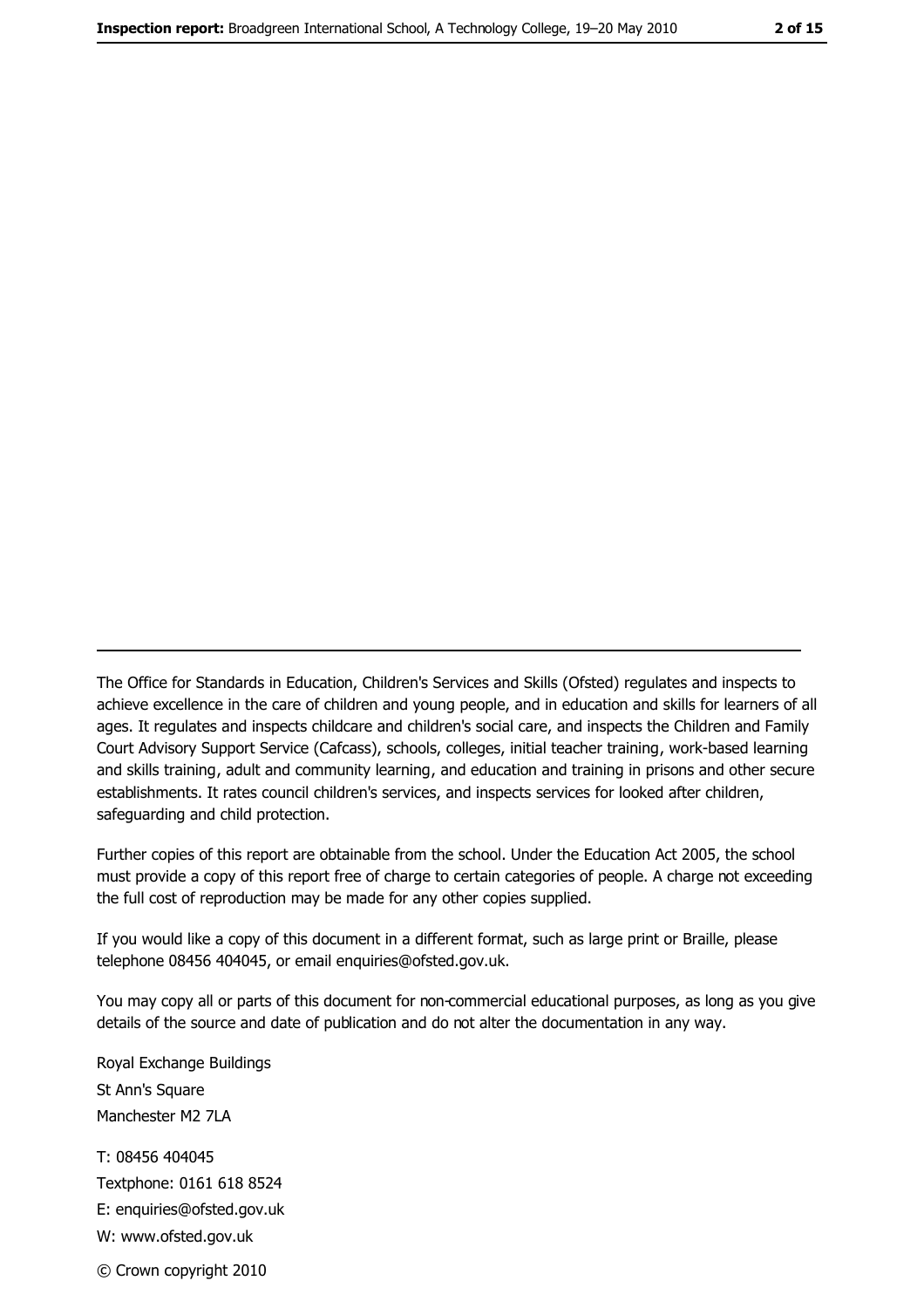# **Introduction**

This inspection was carried out by five additional inspectors. During the inspection 31 lessons were observed in the main school and 12 in the sixth form, conducted by 43 teachers. Inspectors held meetings with staff, students and governors. They observed the school's work, looked at the tracking of students' progress and the school's monitoring, self-evaluation and planning for improvement. The inspectors analysed 146 questionnaire returns from parents and carers. They also took account of 99 questionnaires returned by staff and 684 from students.

The inspection team reviewed many aspects of the school's work. It looked in detail at the following:

- the progress and learning of different groups of students, especially boys and  $\blacksquare$ students of average and above average ability
- how well students achieve, especially the proportion of students attaining at least  $\blacksquare$ five higher grade GCSE passes overall and at least five higher grade passes including English and mathematics
- how effective teaching is in meeting the needs of differing groups of students  $\blacksquare$
- how effectively the school tackles absenteeism, especially persistent absence.  $\blacksquare$

# Information about the school

This is a larger than average urban school in which a very high proportion of students is known to be eligible for free school meals. The proportion of students from minority ethnic groups is broadly average, as is the proportion of students for whom English is an additional language. However, the range of mother tongues spoken by these students is very wide. Many of them have no English at all when they join the school and their number is increasing. Approximately one in three students has special educational needs and/or disabilities; this is well above the national average. The proportion of students with a statement of special educational needs is also high because the school is a resource-based centre for deaf and physically disabled students who come to the school from a wide area across Liverpool and beyond. The number of students who join the school at times other than the normal start of the school year is very high and growing. The majority of these students join the school from abroad or from other Liverpool secondary schools. Several new appointments to key positions such as the subject managers of English, mathematics and technology have been made in the last two years. The school has held specialist technology status since 2002. The school has gained the following awards: Inclusion Charter Mark; Healthy Schools Award; International Schools Award; Basic Skills Quality Mark; ICT Mark; Sportsmark; and Investors in People status.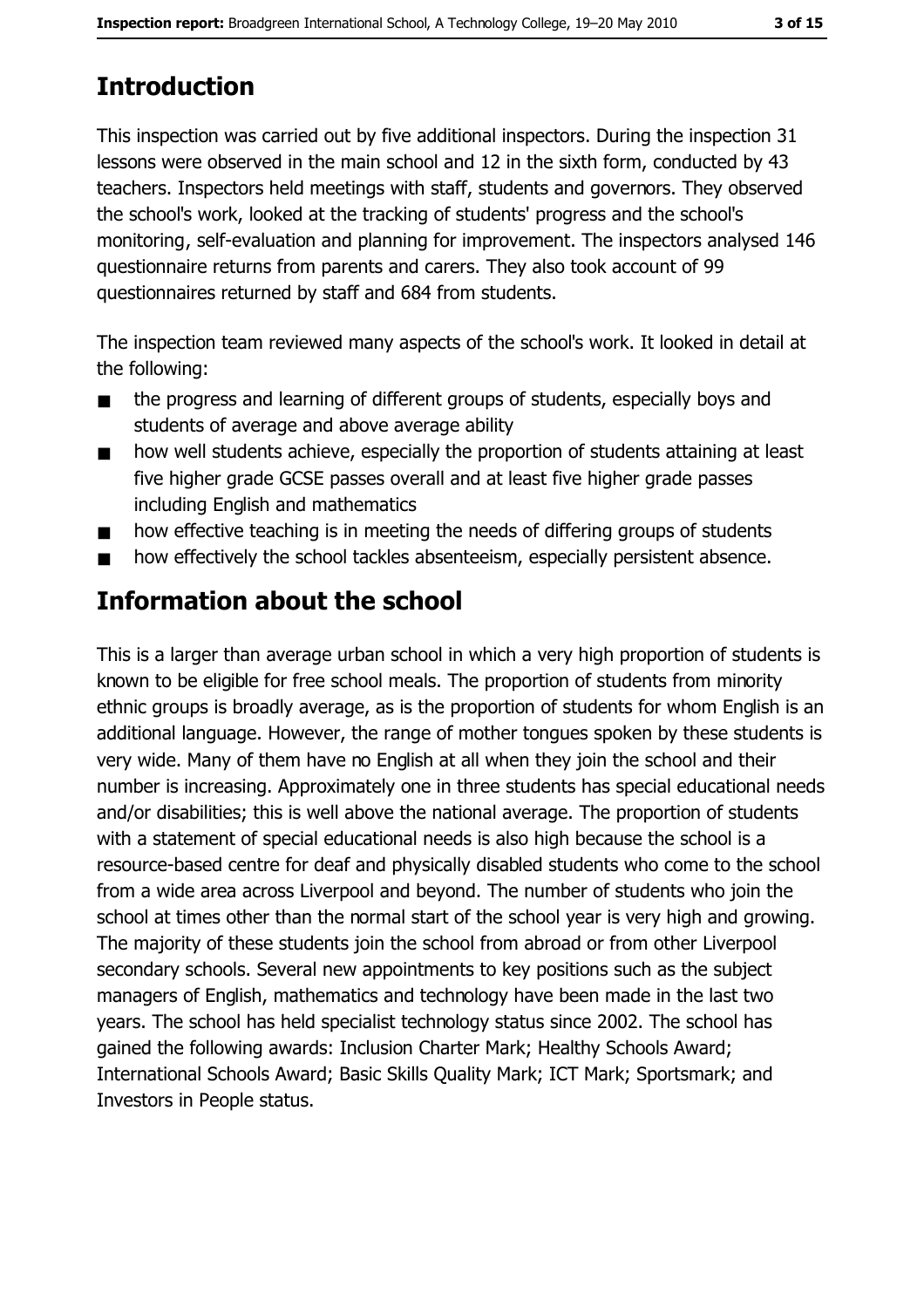# **Inspection judgements**

# Overall effectiveness: how good is the school?

### The school's capacity for sustained improvement

## **Main findings**

This is a satisfactory school. However, many aspects of its work are good and some are outstanding. Excellent care, guidance and support are the school's foundation stones. They ensure that students feel safe in school and develop well-honed personal skills to give them a good grounding for future success. The school's status as an international school and as a technology college is managed skilfully to broaden students' horizons and widen the range of courses and qualifications in the main school and the sixth form. Students are proud of their school. Their contribution to making such a diverse community into such a harmonious one is outstanding. Students show exceptional levels of respect and tolerance for others. They enjoy school. Most students attend regularly. However, there are some persistent absentees. The school is employing suitable strategies to improve the attendance of these students.

Achievement is satisfactory and improving strongly. Students with special educational needs and/or disabilities achieve well because of the excellent support they receive. Since the last inspection, significant turbulence in staffing and an unusually high influx of very challenging students into Key Stage 4 have slowed improvement. However, good leadership with outstanding support from governors has restored equilibrium. Astute appointments to key positions have been made; weaker teaching has been tackled; tracking of students' progress is being refined; early GCSE entry in key subjects has been introduced; and resources have been targeted more sharply to support learning. These measures are starting to bite. Consequently, attainment is rising significantly and the trend is set to continue. In the sixth form, however, achievement is not improving as rapidly because analysis of students' progress is not sufficiently sophisticated to raise attainment more rapidly.

Although much teaching is good or better, overall it is satisfactory because its quality and impact on learning are inconsistent. Where teaching is good or better, students make at least good progress. Where it is satisfactory students' progress is slower because the level of challenge is sometimes not high enough, especially for students with weak literacy and speaking skills, and students are not engaged actively enough in their own learning. Good management of specialist technology status ensures the curriculum has developed strongly to match students' needs and aspirations.

Leaders and managers evaluate the school's effectiveness accurately. The outcomes are being used effectively to raise achievement. This and the fact that the students' personal development and the care, quidance and support provided have improved even further since the last inspection demonstrate the school's good capacity for sustained improvement.

| 3 |  |
|---|--|
|   |  |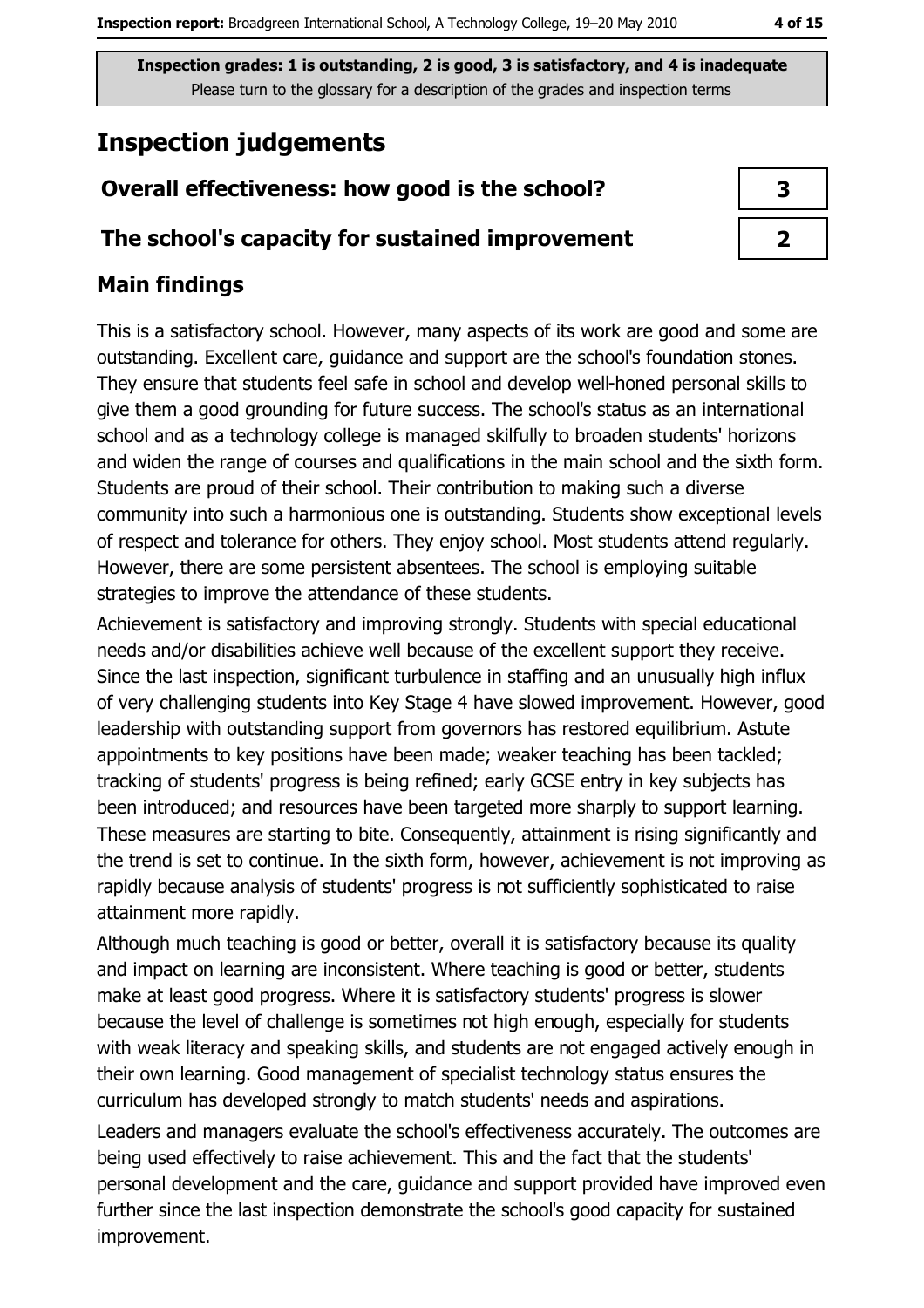#### What does the school need to do to improve further?

- Make the impact of teaching on students' learning, progress and achievement  $\blacksquare$ consistently effective, by:
	- ensuring that all teaching is challenging enough and takes sufficient account of students' whose literacy and speaking skills are weak
	- providing more opportunities for students to be more actively involved in their own learning.
- Improve attainment in the sixth form, by:  $\blacksquare$ 
	- using all available means to analyse performance rigorously to identify priorities that will bring about more rapid improvement.
- About 40% of the schools whose overall effectiveness is judged satisfactory may  $\blacksquare$ receive a monitoring visit by an Ofsted inspector before their next section 5 inspection.

### **Outcomes for individuals and groups of pupils**

In the majority of lessons students demonstrate positive attitudes to learning. They are keen to contribute. They share ideas well in pairs and groups. Sometimes, however, their attention wanders when they spend too long listening to their teachers. This acts as a brake on their learning and progress. Students with special educational needs and/or disabilities make good progress because of the highly skilled support they receive in lessons, especially from teaching assistants including 'signers' for deaf students. After a period of slow improvement, attainment is now rising sharply because leadership has taken rigorous action to bring about improvement. The results from early entry GCSE examinations in English and mathematics in Key Stage 4 are clear evidence of the strong improvement taking place. Attainment in science is rising significantly because new courses have been introduced that are better suited to students' needs, abilities and aspirations.

Students' behaviour in lessons and around the crowded campus is good. They are welcoming and respectful. They know the importance of healthy lifestyles. Large numbers participate in the wide range of sporting and cultural activities provided for them. Students value their lessons in personal, social and health education which enable them to appreciate fully the dangers of substance abuse to their personal safety and health. Students enjoy taking on responsibilities. The student council is very active and responsive to students' suggestions. It was instrumental in promoting healthy eating, for example, through the introduction of the new 'bistro'. Students' spiritual, moral, social and cultural development is outstanding. They show a firm grasp of right and wrong. They show outstanding levels of respect for others less fortunate than themselves and for those who are different. Preparation for students' future economic well-being is good because attainment is rising, attendance is improving and they develop very good personal qualities which will serve them well when they leave school.

 $\overline{\mathbf{3}}$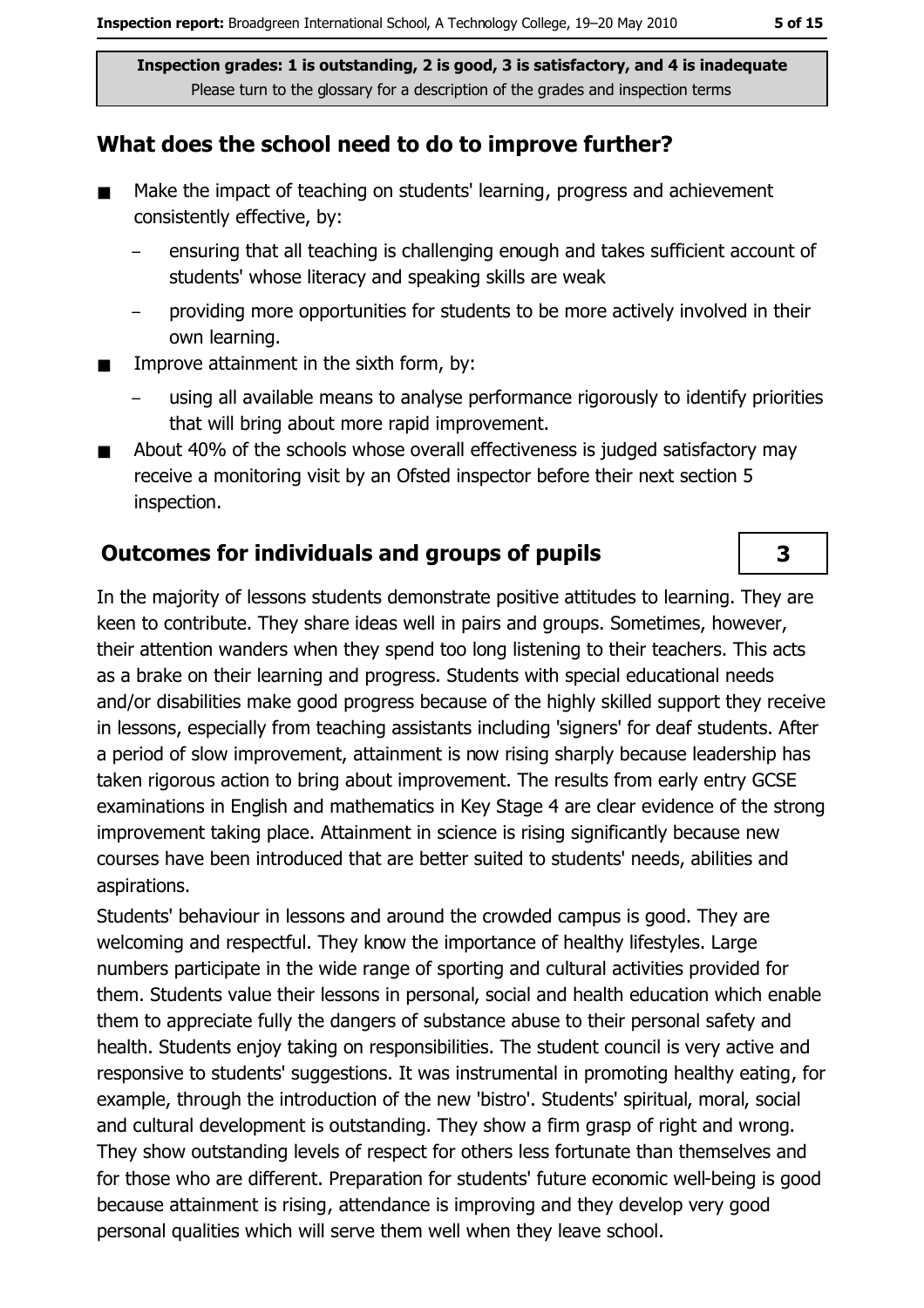These are the grades for pupils' outcomes

| Pupils' achievement and the extent to which they enjoy their learning                                                     |                |
|---------------------------------------------------------------------------------------------------------------------------|----------------|
| Taking into account:<br>Pupils' attainment <sup>1</sup>                                                                   | 4              |
| The quality of pupils' learning and their progress                                                                        | 3              |
| The quality of learning for pupils with special educational needs and/or<br>disabilities and their progress               | $\overline{2}$ |
| The extent to which pupils feel safe                                                                                      |                |
| <b>Pupils' behaviour</b>                                                                                                  |                |
| The extent to which pupils adopt healthy lifestyles                                                                       |                |
| The extent to which pupils contribute to the school and wider community                                                   |                |
| The extent to which pupils develop workplace and other skills that will<br>contribute to their future economic well-being |                |
| Taking into account:<br>Pupils' attendance <sup>1</sup>                                                                   |                |
| The extent of pupils' spiritual, moral, social and cultural development                                                   |                |

### How effective is the provision?

Much teaching is good or better, none is inadequate. Overall, however, teaching is satisfactory because there are inconsistencies in how effective it is in supporting students' learning and progress. Good teaching is characterised by good pace, appropriate challenge and a good variety of stimulating activities to keep students motivated and on task. Where teaching is less effective, however, students spend too long listening, often beyond their concentration span. This acts as a brake on effective learning and developing students' skills as independent learners. Pace is sometimes too slow and activities are not finely tuned to students' abilities. Questioning does not consistently take enough account of students whose literacy and oral skills are weak. Consequently, some students struggle to understand and to make better than satisfactory progress. Lesson planning is detailed but is not consistently translated into effective practice. Teachers mark students' work regularly. Comments are usually helpful in telling students what they need to do to improve.

The curriculum is good. In Key Stage 3, bpening minds' courses are especially effective in laying good foundations for later learning, especially for the large number of students

The grades for attainment and attendance are: 1 is high; 2 is above average; 3 is broadly average; and 4 is low.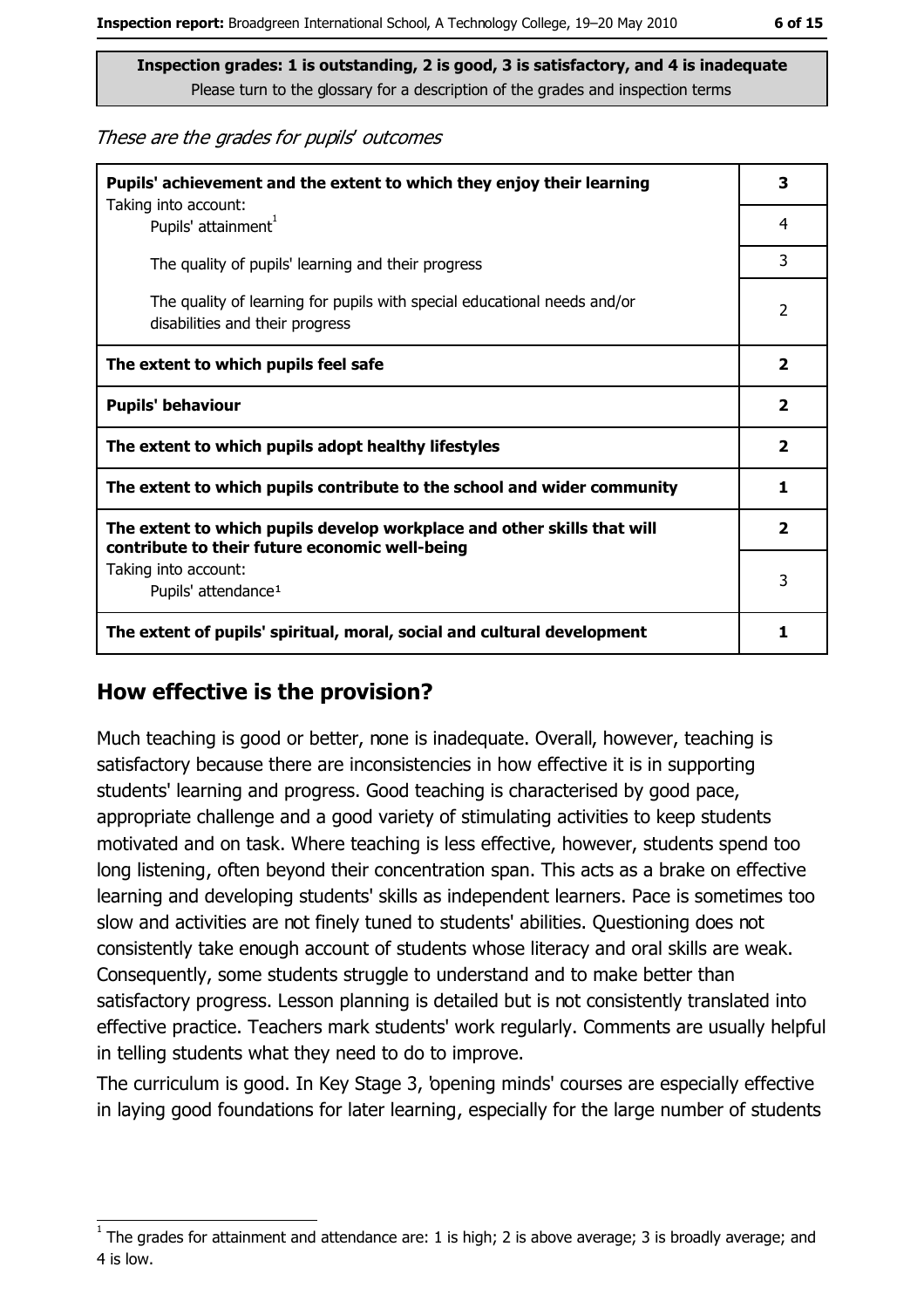with special educational needs and/or disabilities. The Key Stage 4 curriculum has been expanded to offer a good range of courses and qualifications appropriate to the needs and aspirations of different groups of learners. Students are universally supportive of sitting GCSE examinations early. They say it motivates them and helps them understand better what they need to do to succeed. They are enthusiastic about learning modern foreign languages which all students do until the end of Year 11. Transition arrangements from primary school are highly effective in enabling students to settle seamlessly into their new school. Older students sing the praises of the advice and support they receive for post-16 opportunities. The school's work with outside agencies is exemplary in supporting vulnerable students and those with special educational needs and/or disabilities.

These are the grades for the quality of provision

| The quality of teaching                                                                                    | 3 |
|------------------------------------------------------------------------------------------------------------|---|
| Taking into account:<br>The use of assessment to support learning                                          |   |
|                                                                                                            |   |
| The extent to which the curriculum meets pupils' needs, including, where<br>relevant, through partnerships |   |
|                                                                                                            |   |

### How effective are leadership and management?

Senior and middle leaders have tackled staffing difficulties rigorously to set the school back firmly on its road to improvement. Governors have delivered outstanding levels of support and challenge to help leadership bring this about. Strong teamwork across the school in pursuit of improvement is proof that the vision for improvement is firmly embedded. Leaders and managers at all levels analyse the school's effectiveness accurately, use the outcomes to set priorities and make clear to everyone what is expected. As a result, attainment and achievement are improving strongly. Value for money is satisfactory. Resources are targeted increasingly effectively to bring about necessary improvement.

The school promotes equality of opportunity well. Inequalities in achievement have been tackled rigorously. For example, more effective use of assessment and curriculum development are enabling boys' achievement to rise significantly. The policy of early entry for GCSE is also motivating higher attaining students to realise their potential more fully. Students with special educational needs and/or disabilities continue to make good progress because of the very strong support they continue to receive.

Procedures for safeguarding are exemplary. Staff training in safeguarding is regular and of very high quality. Governors take their responsibilities exceptionally seriously. The school is meticulous in reviewing and refining its procedures for safeguarding. Attention to producing meaningful policies for safeguarding and assessing risk is meticulous. The school's promotion of community cohesion is outstanding. The school community is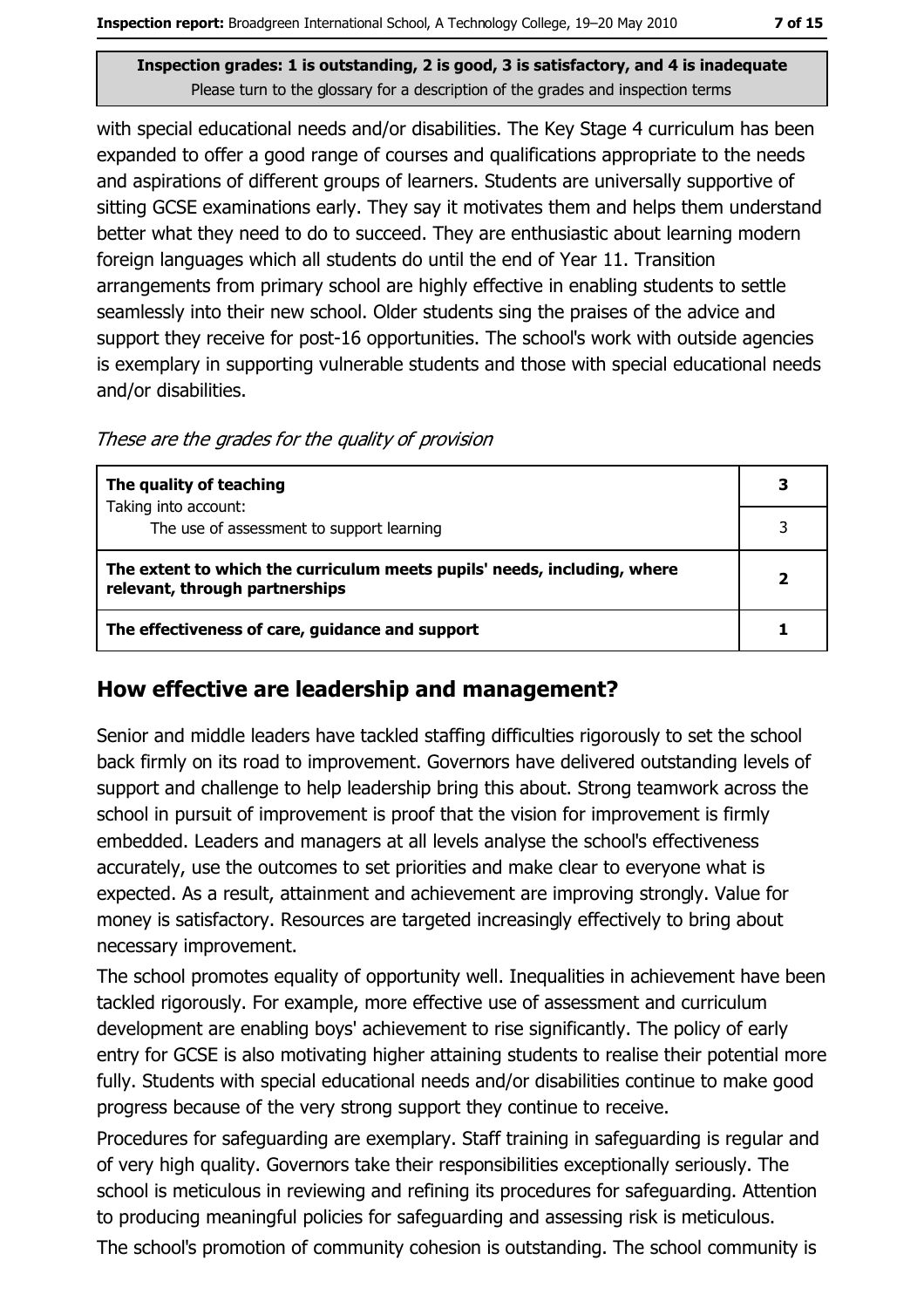exceptionally harmonious despite the diversity of its intake. Students are very active in the local community. The school's status as an international school broadens students' understanding of foreign cultures and their respect for diversity. The school analyses its impact on promoting community cohesion effectively and uses the outcomes to identify where it could do even better.

These are the grades for leadership and management

| The effectiveness of leadership and management in embedding ambition and<br>driving improvement                                                                     | 2                       |
|---------------------------------------------------------------------------------------------------------------------------------------------------------------------|-------------------------|
| Taking into account:<br>The leadership and management of teaching and learning                                                                                      | $\overline{2}$          |
| The effectiveness of the governing body in challenging and supporting the<br>school so that weaknesses are tackled decisively and statutory responsibilities<br>met | 1                       |
| The effectiveness of the school's engagement with parents and carers                                                                                                | $\overline{\mathbf{2}}$ |
| The effectiveness of partnerships in promoting learning and well-being                                                                                              | $\overline{\mathbf{2}}$ |
| The effectiveness with which the school promotes equality of opportunity and<br>tackles discrimination                                                              | $\overline{\mathbf{2}}$ |
| The effectiveness of safeguarding procedures                                                                                                                        | 1                       |
| The effectiveness with which the school promotes community cohesion                                                                                                 | 1                       |
| The effectiveness with which the school deploys resources to achieve<br>value for money                                                                             | 3                       |

### **Sixth form**

The sixth form is satisfactory. Students generally make progress and attain in line with their starting points, although there are significant differences between subjects. Attendance in the sixth form is satisfactory. Students are actively involved in community activities and enjoy helping younger students with their studies. The annual trip to India for some students in the sixth form to support charity work is a strong feature of students' commitment to the wider community. While some teaching in the sixth form is good or better, a significant amount is satisfactory. Overall, teaching does not routinely rely closely enough on accurate analysis of students' potential or outcomes to challenge them enough to achieve demanding targets. The curriculum is good. The school works effectively with other sixth form providers to extend its range of courses and qualification to match students' needs and aspirations. The established Diploma Programme of the International Baccalaureate and innovative law courses, such as those to prepare students as legal executives have broadened provision, much to students' appreciation. Care, guidance and support are good. Induction into the sixth form enables students to settle quickly. Guidance in options for careers and study after the sixth form is strong. Leadership and management of the sixth form are satisfactory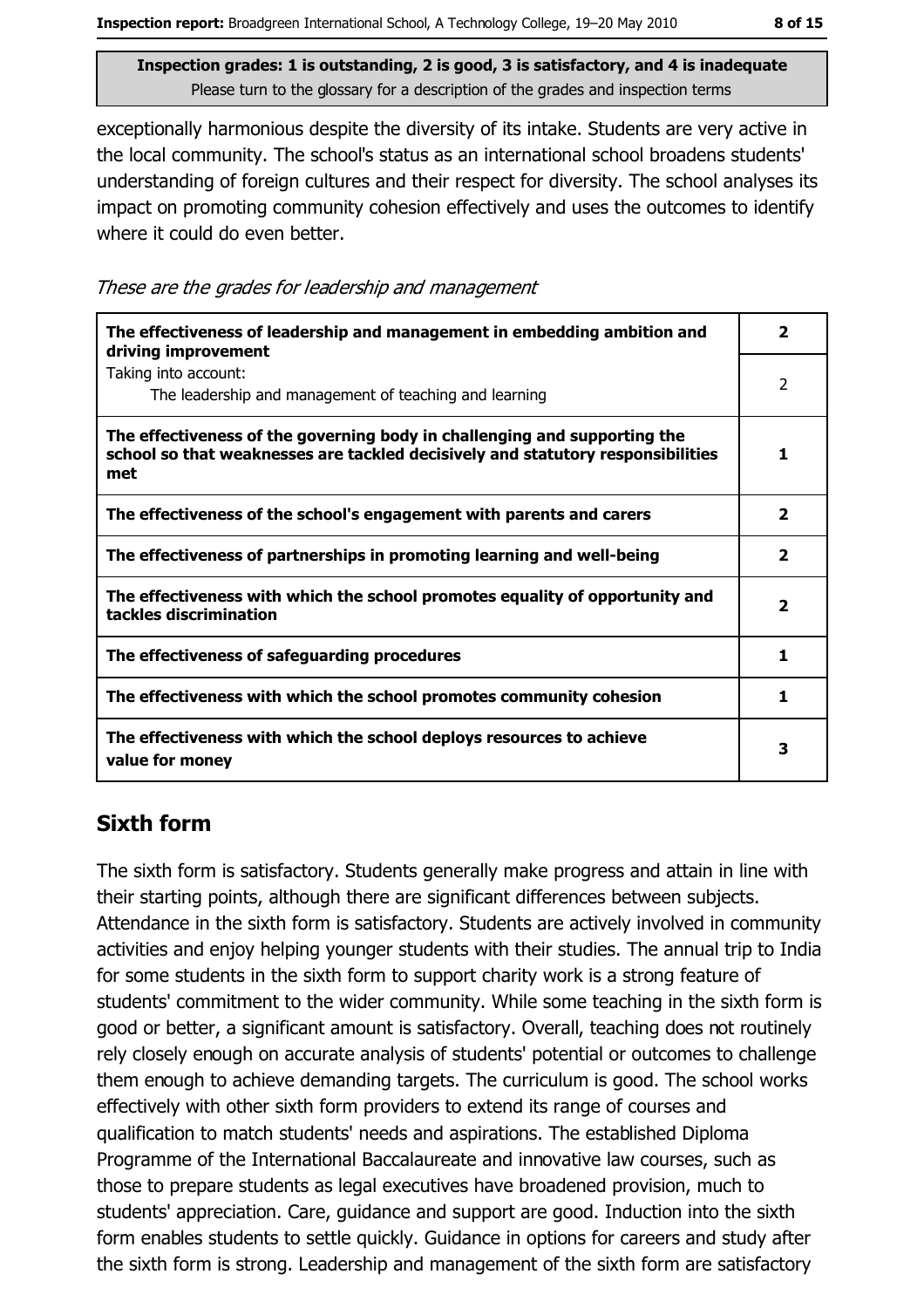overall. Leadership is improving its analysis of student outcomes but does not yet use the full range of tools available to identify accurately what needs to be done to bring about more rapid improvement to students' achievement.

These are the grades for the sixth form

| <b>Overall effectiveness of the sixth form</b>                  |  |  |
|-----------------------------------------------------------------|--|--|
| Taking into account:<br>Outcomes for students in the sixth form |  |  |
| The quality of provision in the sixth form                      |  |  |
| Leadership and management of the sixth form                     |  |  |

### **Views of parents and carers**

Most questionnaire returned by parents and carers were supportive of all aspects of the school. A high proportion of parents and carers agreed strongly with the statements on the questionnaire. A few parents and carers felt that they were not well informed about their child's progress at school. Inspectors looked carefully at this aspect and found that the school has taken effective steps, as part of improving the overall effectiveness of its assessment procedures, to keep students and parents and carers informed about targets and progress.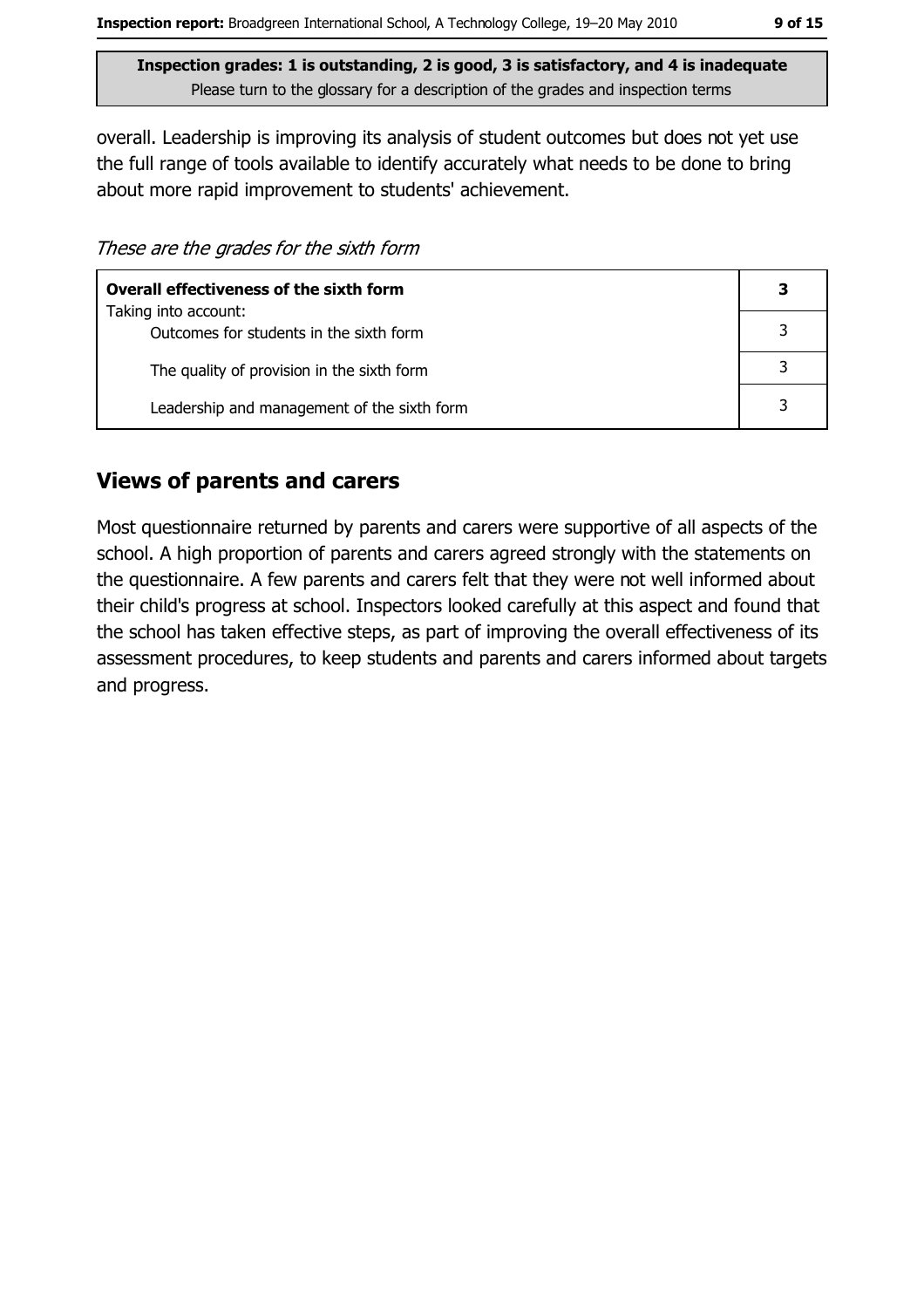#### Responses from parents and carers to Ofsted's questionnaire

Ofsted invited all the registered parents and carers of pupils registered at Broadgreen International School, A Technology College to complete a questionnaire about their views of the school.

In the questionnaire, parents and carers were asked to record how strongly they agreed with 13 statements about the school.

The inspection team received 146 completed questionnaires by the end of the on-site inspection. In total, there are 1205 pupils registered at the school.

| <b>Statements</b>                                                                                                                                                                                                                                       | <b>Strongly</b><br><b>Agree</b> |               | <b>Agree</b> |               | <b>Disagree</b> |                | <b>Strongly</b><br>disagree |               |
|---------------------------------------------------------------------------------------------------------------------------------------------------------------------------------------------------------------------------------------------------------|---------------------------------|---------------|--------------|---------------|-----------------|----------------|-----------------------------|---------------|
|                                                                                                                                                                                                                                                         | <b>Total</b>                    | $\frac{0}{0}$ | <b>Total</b> | $\frac{0}{0}$ | <b>Total</b>    | $\frac{0}{0}$  | <b>Total</b>                | $\frac{1}{2}$ |
| My child enjoys school                                                                                                                                                                                                                                  | 53                              | 36            | 87           | 60            | 6               | $\overline{4}$ | $\mathbf{0}$                | 0             |
| The school keeps my child<br>safe                                                                                                                                                                                                                       | 68                              | 47            | 75           | 51            | 3               | $\overline{2}$ | 0                           | $\mathbf 0$   |
| The school informs me<br>about my child's progress                                                                                                                                                                                                      | 54                              | 37            | 75           | 51            | 13              | 9              | 2                           | $\mathbf{1}$  |
| My child is making enough<br>progress at this school                                                                                                                                                                                                    | 58                              | 40            | 80           | 55            | 4               | 3              | 0                           | 0             |
| The teaching is good at this<br>school                                                                                                                                                                                                                  | 62                              | 42            | 77           | 53            | 4               | 3              | 0                           | 0             |
| The school helps me to<br>support my child's learning                                                                                                                                                                                                   | 54                              | 37            | 75           | 51            | 9               | 6              | 1                           | $\mathbf{1}$  |
| The school helps my child to<br>have a healthy lifestyle                                                                                                                                                                                                | 45                              | 31            | 90           | 62            | 9               | 6              | 1                           | $\mathbf{1}$  |
| The school makes sure that<br>my child is well prepared for<br>the future (for example<br>changing year group,<br>changing school, and for<br>children who are finishing<br>school, entering further or<br>higher education, or<br>entering employment) | 57                              | 39            | 81           | 55            | 5               | 3              | $\mathbf 0$                 | $\mathbf 0$   |
| The school meets my child's<br>particular needs                                                                                                                                                                                                         | 60                              | 41            | 81           | 55            | 4               | 3              | 0                           | 0             |
| The school deals effectively<br>with unacceptable behaviour                                                                                                                                                                                             | 65                              | 45            | 65           | 45            | 11              | 8              | 0                           | $\bf{0}$      |
| The school takes account of<br>my suggestions and<br>concerns                                                                                                                                                                                           | 44                              | 30            | 87           | 60            | 10              | $\overline{7}$ | $\mathbf{1}$                | $\mathbf{1}$  |
| The school is led and<br>managed effectively                                                                                                                                                                                                            | 62                              | 42            | 79           | 54            | $\overline{4}$  | 3              | $\bf{0}$                    | $\mathbf 0$   |
| Overall, I am happy with my<br>child's experience at this<br>school                                                                                                                                                                                     | 69                              | 47            | 72           | 49            | $\overline{4}$  | 3              | $\mathbf{1}$                | $\mathbf{1}$  |

The table above summarises the responses that parents and carers made to each statement. The percentages indicate the proportion of parents and carers giving that response out of the total number of completed questionnaires. Where one or more parents and carers chose not to answer a particular question, the percentages will not add up to 100%.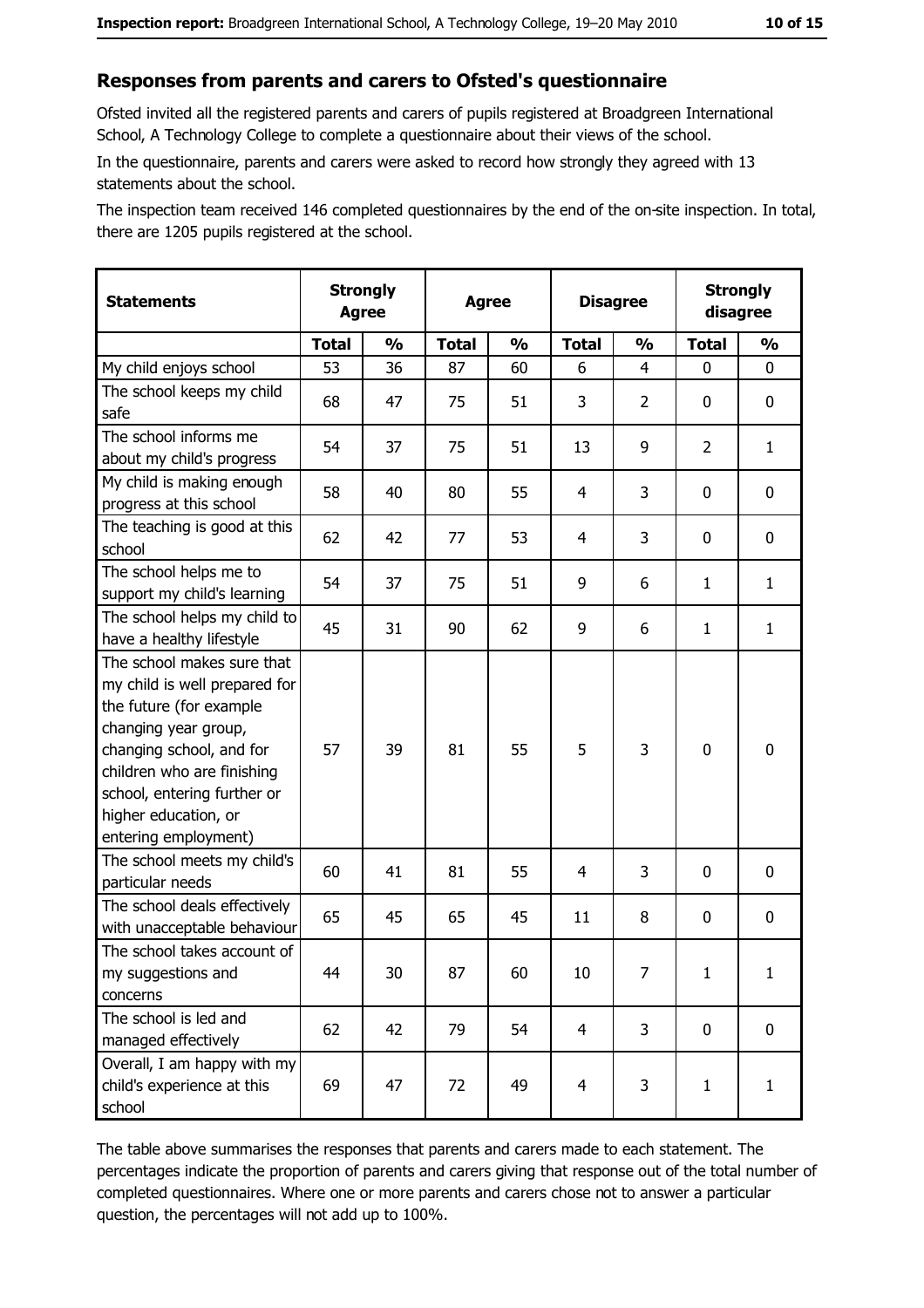# Glossary

| Grade   | <b>Judgement</b> | <b>Description</b>                                                                                                                                                                                                               |
|---------|------------------|----------------------------------------------------------------------------------------------------------------------------------------------------------------------------------------------------------------------------------|
| Grade 1 | Outstanding      | These features are highly effective. An oustanding<br>school provides exceptionally well for its pupils' needs.                                                                                                                  |
| Grade 2 | Good             | These are very positive features of a school. A school<br>that is good is serving its pupils well.                                                                                                                               |
| Grade 3 | Satisfactory     | These features are of reasonable quality. A satisfactory<br>school is providing adequately for its pupils.                                                                                                                       |
| Grade 4 | Inadequate       | These features are not of an acceptable standard. An<br>inadequate school needs to make significant<br>improvement in order to meet the needs of its pupils.<br>Ofsted inspectors will make further visits until it<br>improves. |

### What inspection judgements mean

### **Overall effectiveness of schools**

|                       | Overall effectiveness judgement (percentage of<br>schools) |      |                     |                   |
|-----------------------|------------------------------------------------------------|------|---------------------|-------------------|
| <b>Type of school</b> | <b>Outstanding</b>                                         | Good | <b>Satisfactory</b> | <b>Inadequate</b> |
| Nursery schools       | 51                                                         | 45   | 0                   | 4                 |
| Primary schools       | 6                                                          | 41   | 42                  | 10                |
| Secondary schools     | 8                                                          | 34   | 44                  | 14                |
| Sixth forms           | 10                                                         | 37   | 50                  | 3                 |
| Special schools       | 32                                                         | 38   | 25                  | 5                 |
| Pupil referral units  | 12                                                         | 43   | 31                  | 14                |
| All schools           | 9                                                          | 40   | 40                  | 10                |

New school inspection arrangements were introduced on 1 September 2009. This means that inspectors now make some additional judgements that were not made previously.

The data in the table above is for the period 1 September to 31 December 2009 and is the most recently published data available (see www.ofsted.gov.uk). Please note that the sample of schools inspected during the autumn term 2009 was not representative of all schools nationally, as weaker schools are inspected more frequently than good or outstanding schools.

Percentages are rounded and do not always add exactly to 100. Secondary school figures include those that have sixth forms, and sixth form figures include only the data specifically for sixth form inspection judgements.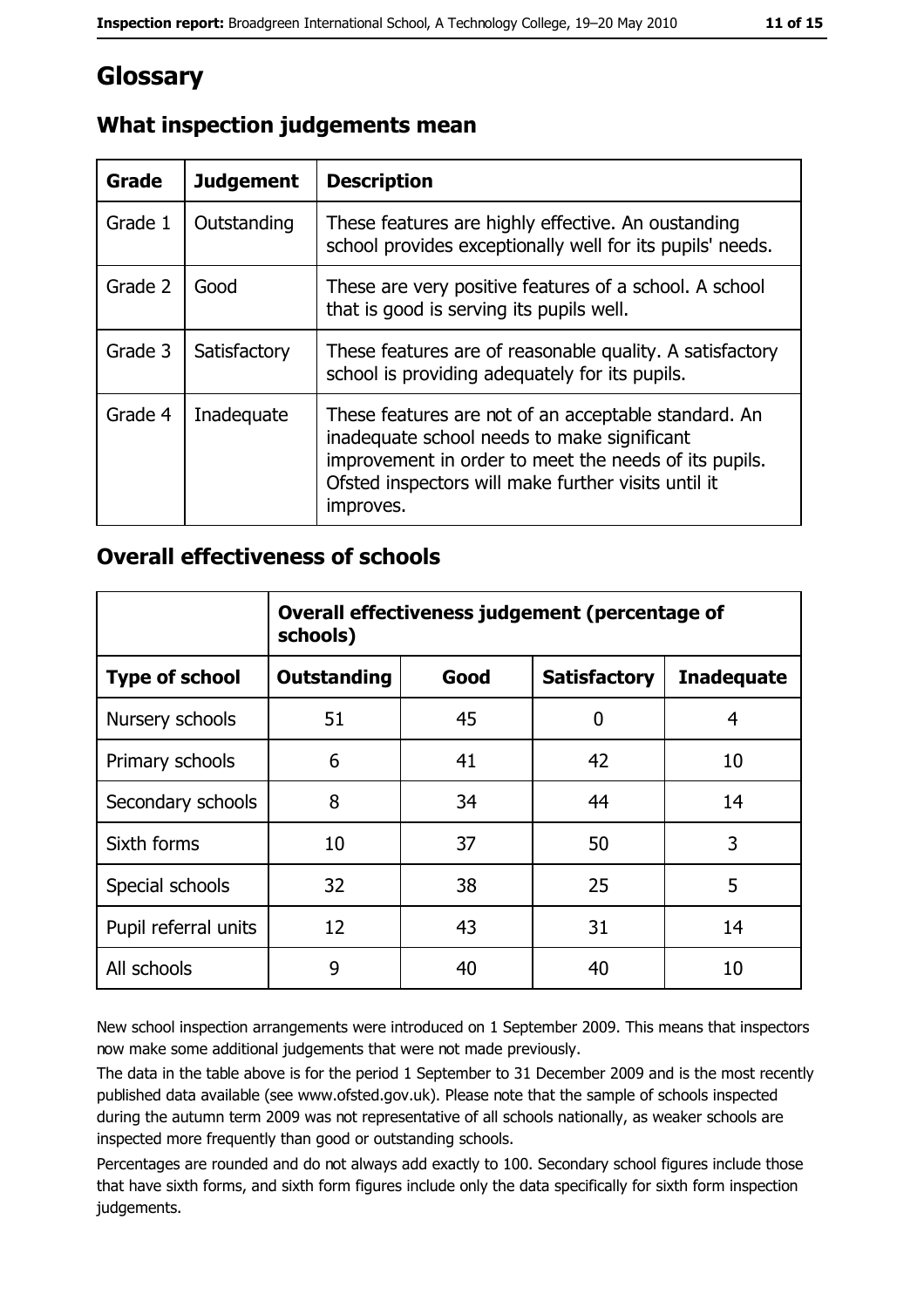# **Common terminology used by inspectors**

| Achievement:                  | the progress and success of a pupil in<br>their learning, development or training.                                                                                                                                                                                                                           |
|-------------------------------|--------------------------------------------------------------------------------------------------------------------------------------------------------------------------------------------------------------------------------------------------------------------------------------------------------------|
| Attainment:                   | the standard of the pupils' work shown by<br>test and examination results and in<br>lessons.                                                                                                                                                                                                                 |
| Capacity to improve:          | the proven ability of the school to<br>continue improving. Inspectors base this<br>judgement on what the school has<br>accomplished so far and on the quality of<br>its systems to maintain improvement.                                                                                                     |
| Leadership and management:    | the contribution of all the staff with<br>responsibilities, not just the headteacher,<br>to identifying priorities, directing and<br>motivating staff and running the school.                                                                                                                                |
| Learning:                     | how well pupils acquire knowledge,<br>develop their understanding, learn and<br>practise skills and are developing their<br>competence as learners.                                                                                                                                                          |
| <b>Overall effectiveness:</b> | inspectors form a judgement on a school's<br>overall effectiveness based on the findings<br>from their inspection of the school. The<br>following judgements, in particular,<br>influence what the overall effectiveness<br>judgement will be.                                                               |
|                               | The school's capacity for sustained<br>improvement.<br>Outcomes for individuals and groups<br>of pupils.<br>The quality of teaching.<br>The extent to which the curriculum<br>meets pupil's needs, including where<br>relevant, through partnerships.<br>The effectiveness of care, guidance<br>and support. |
| Progress:                     | the rate at which pupils are learning in<br>lessons and over longer periods of time. It<br>is often measured by comparing the<br>pupils' attainment at the end of a key<br>stage with their attainment when they<br>started.                                                                                 |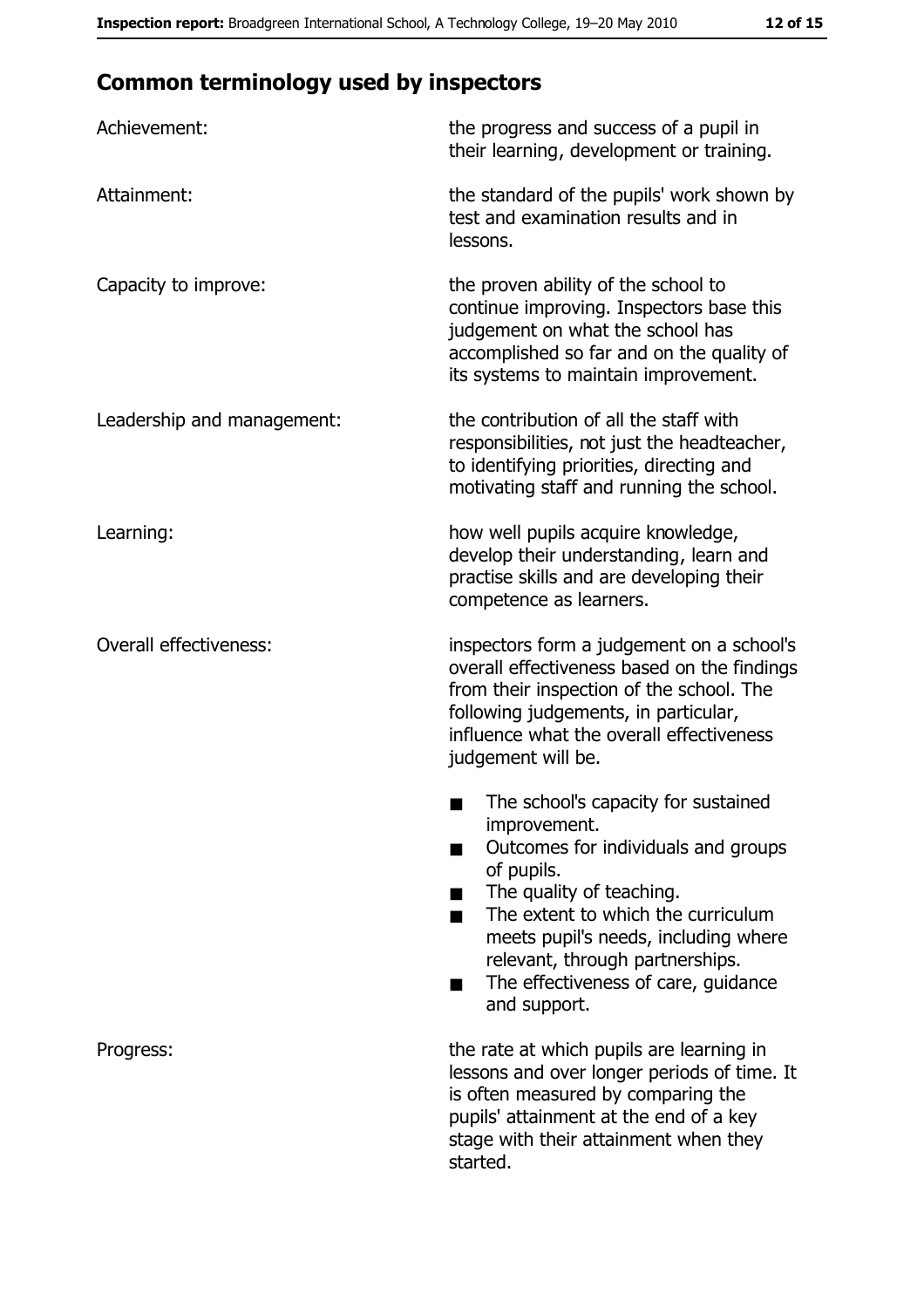This letter is provided for the school, parents and carers to share with their children. It describes Ofsted's main findings from the inspection of their school.



21 May 2010

**Dear Students** 

Inspection of Broadgreen International School, A Technology College, Liverpool, L13 5UO

Thank you for making me and my colleagues welcome during the recent inspection of your school.

Your school is providing you with a satisfactory quality of education. However, it is improving rapidly because you are all now making better progress than previously. GCSE results are rising significantly because effective steps are being taken to help you make better progress. In the sixth form, however, attainment is not rising as quickly. Those of you with special educational needs and/or disabilities are making good progress because of the outstanding care, guidance and support your school provides for you. It was pleasing to see how well you all get on together and how you make your school a happy community in which to work and socialise. Your school does everything it can to make sure you are safe in school. Through its work as a Technology College and International School it helps you have an excellent understanding and appreciation of diverse cultures both at home and abroad.

In order to make your school more successful we are asking it to do a few things: Make the quality of teaching more consistent so that you achieve better, by:

- ensuring that all teaching is challenging enough and takes sufficient account of your  $\blacksquare$ literacy and speaking skills
- providing more opportunities for you to be more actively involved in your own  $\blacksquare$ learning.

Improve attainment in the sixth form, by:

using all available means to analyse performance rigorously to identify priorities that will bring about more rapid improvement.

I am confident that you will continue to work hard to make sure that your school continues to improve in future.

I wish the very best for the future.

Yours sincerely,

Mr Stephen Wall,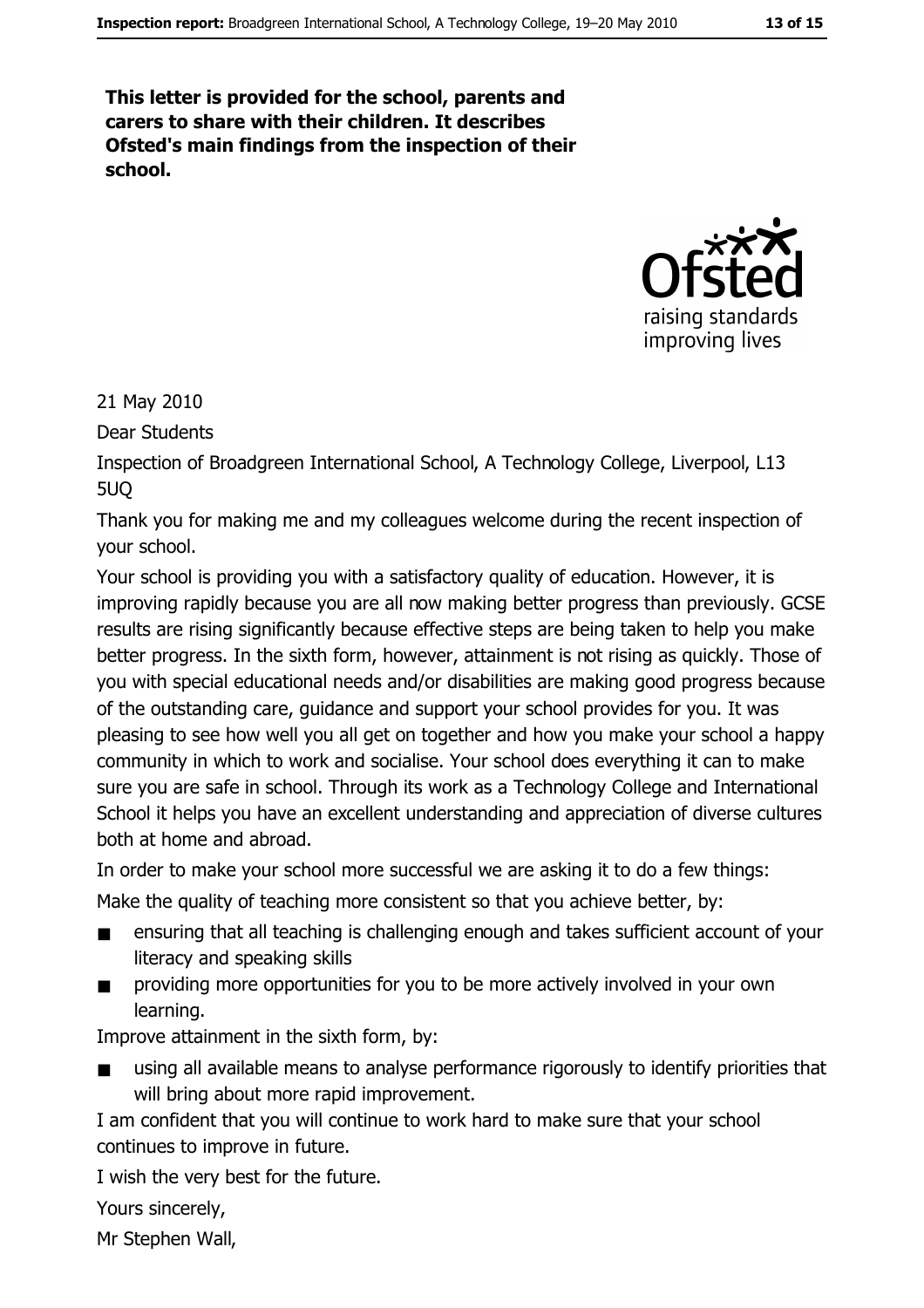Lead inspector